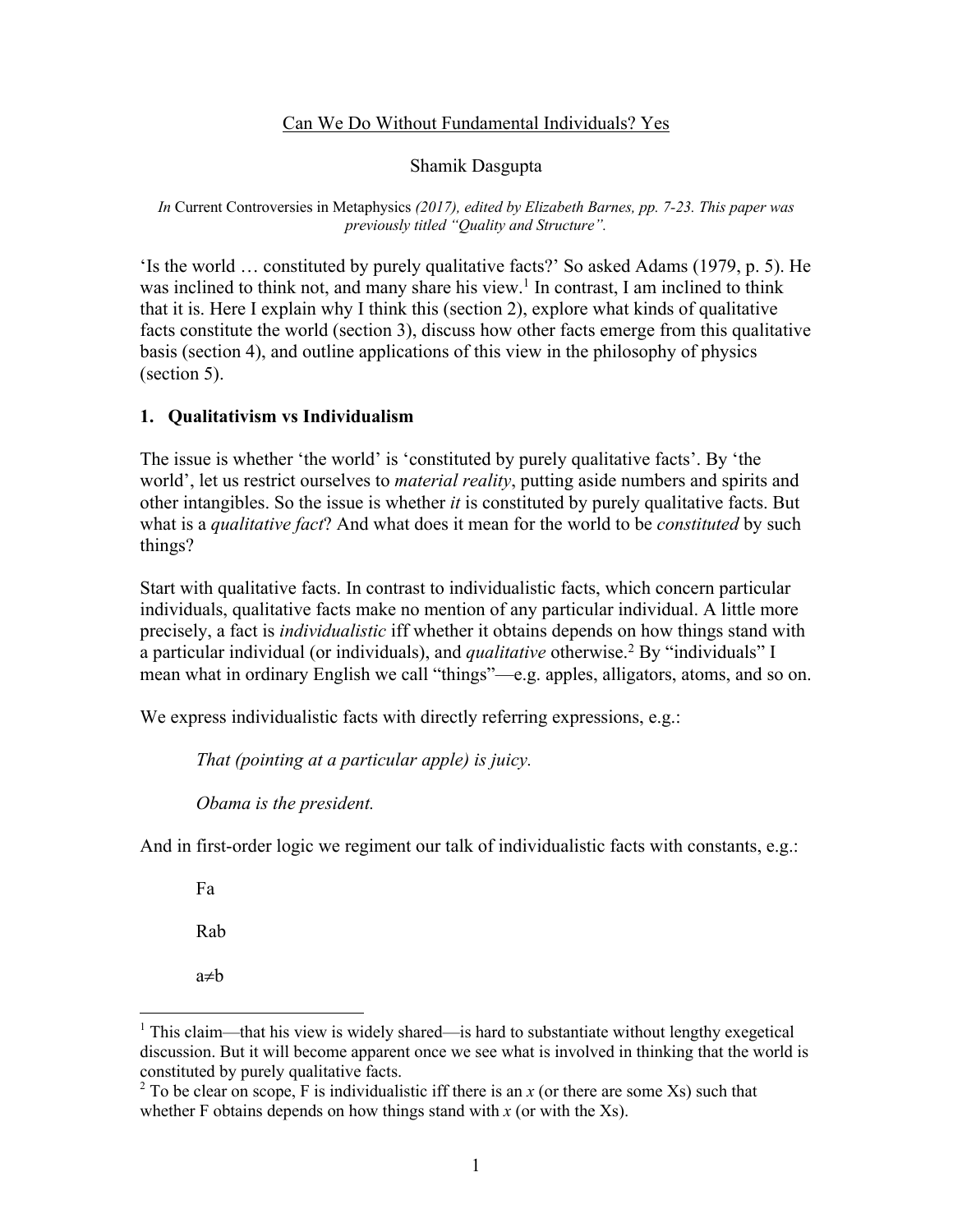In contrast, examples of qualitative facts include:

*Someone is the president. Orange is more similar to red than to blue. Redness and roundness are co-instantiated.*

since whether these obtain does not depend on how things stand with any particular individual. Perhaps the first depends on there being *someone individual or other* who is the president, but it is qualitative because it does not depend on any particular person being the president. Likewise with the third.<sup>3</sup>

We can express some qualitative facts with quantifiers, e.g.

 $(\exists x)Fx$  $(\exists x)(Px \& (\forall y)(Py \supset x = y))$ 

so long as the predicates F and P are understood to express qualitative properties. And what is a qualitative property? Roughly, one that does not concern any particular individual. The property of being juicy is qualitative. In contrast, the property of being Kripke, and the property of being Obama's sister, are both non-qualitative.

This is not to say that all qualitative facts are expressed with quantifiers. We will encounter other kinds of qualitative facts in due course. Indeed some think that the example above concerning orange is one.

Adams' question was whether the world is *constituted by* qualitative facts. What does this mean? An affirmative answer presumably yields the following picture: that at rock bottom there are purely qualitative facts, and the individualistic facts are somehow "fixed" or "determined" by, and are "nothing over and above", that qualitative basis. As the metaphor goes, all God had to do when making the world is fix the qualitative facts, and then Her work was done.

But how should these metaphors and pictures be understood? There are a number of approaches, but the one I use here focuses on whether individualistic facts *hold in virtue of* qualitative facts.4

 $3$  This is just a rough characterization of the distinction between qualitative and individualistic facts, not a reductive definition. Still, the distinction is clear enough to work with.

<sup>4</sup> A different approach uses the notion of *structure* (Sider 2011), saying that only qualitative notions are structural. Yet another uses the notion of *dependence* (Fine 1995, Koslicki forthcoming), saying that individuals depend on qualities. And yet another uses the notion of *truth-making* (Armstrong 2004, Cameron 2010), saying that all truths are made true by some qualitative fact. And there are other approaches too; see Bennett (manuscript).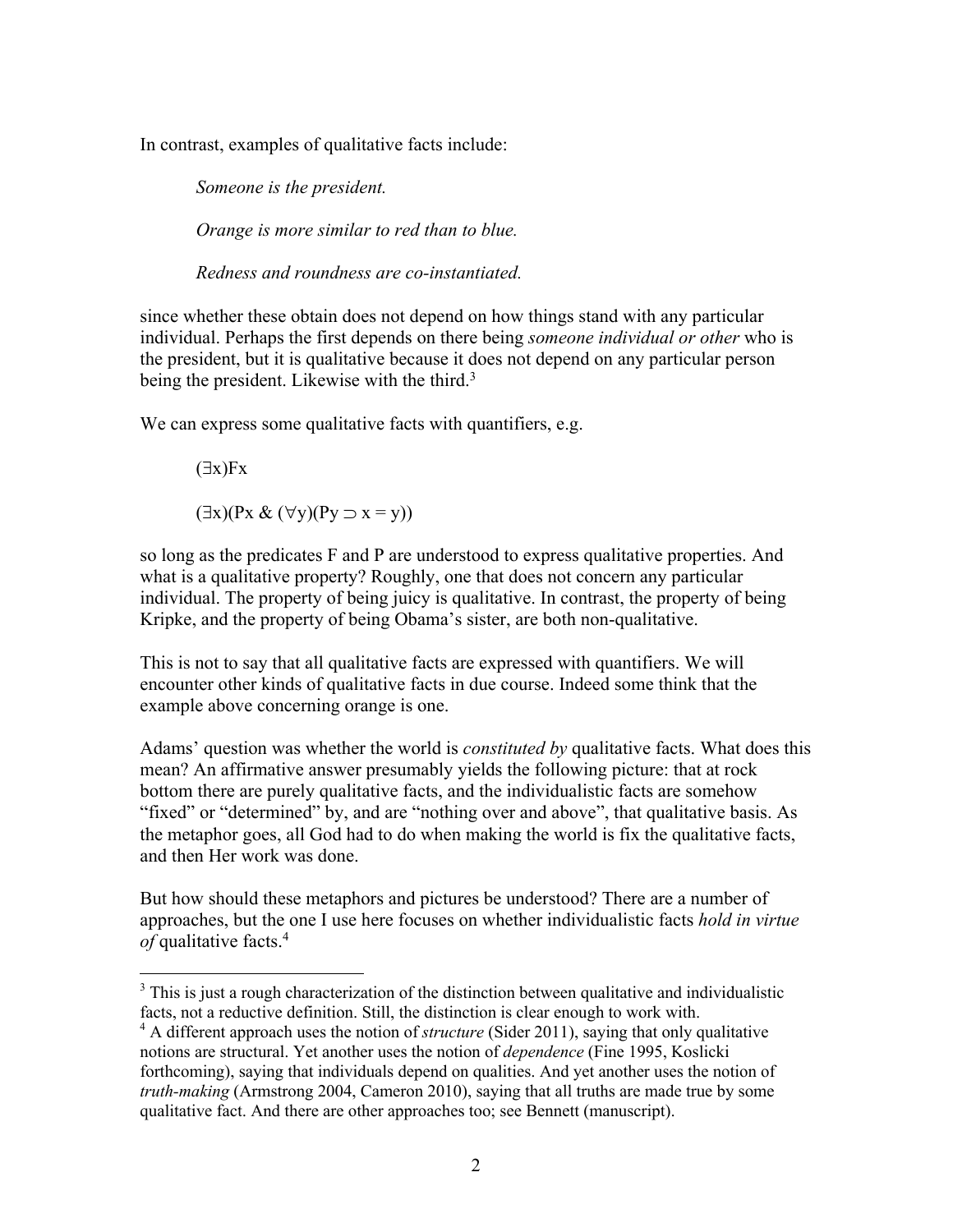The notion of one fact's holding in virtue of others sometimes goes by the name of "ground". To say that X holds in virtue of Y (or is "grounded in" Y) is to say that Y explains X, in a particular sense of the word "explains". To illustrate, imagine going to a cricket match and asking why there is a cricket match occurring. A causal answer might describe a sequence of events that led up to the match: two teams agreed to play, arrangements were made, etc. But another answer explains what it is about the event that makes it count as a cricket match in the first place. Presumably the answer is that it is a cricket match *in virtue of* what various people are doing, e.g. throwing and hitting a ball in accordance with various laws, and so on. Explanations of this second sort are called "grounding" or "in virtue of" or "constitutive" explanations. This is only the briefest of illustrations; for more clarification of the notion see Fine (2001) and (2012), Rosen (2010), Schaffer (2009), and Trogdon (forthcoming).

So I interpret Adams' question to be one of grounds, of whether individualistic facts are grounded in qualitative ones. Let *qualitativism* be the view that they are. And let *individualism* be the view that the order of explanation goes the other way: that qualitative facts are grounded in individualistic ones.<sup>5</sup>

Thus according to individualism, the fundamental facts of the world are facts about how various *individuals* are propertied and related. Perhaps they include the fact that a particular individual *A* is red and round. No doubt a variety of qualitative facts also obtain in this situation, e.g. that *something* is red and round, and perhaps that redness and roundness are co-instantiated. But the individualist says that they hold in virtue of the individualistic fact. In contrast, the qualitativist says that the fundamental facts about the situation are various qualitative facts, and *they* explain why the individual *A* is both red and round. On this view, the fundamental facts themselves make no mention of the individual *A*.

It is important not to confuse qualitativism with *anti-haecceitism*, the modal thesis that there can be no individualistic differences between possible worlds without a qualitative difference.6 To be sure, qualitativism does *imply* anti-haecceitism, and does so thanks to the general principle that grounds necessitate what they ground. More precisely, this principle (which I assume here) is:

Necessitation: If some facts, the Xs, ground Y, then necessarily if the Xs obtain then Y obtains too.7

 $<sup>5</sup>$  This formulation of the issue slurs over a number of difficulties. For one, suppose there is an</sup> infinite descending chain of ground that alternates between individualistic and qualitative facts. Then both views *as defined* in the text are true, yet the situation violates the intuitive picture behind both. But fixing these subtleties would distract from the core idea, which I trust is clear enough.

 $6$  This thesis can be precisified in a number of ways, some with modal operators and others with quantification over worlds. These details will not matter here.

 $\bar{7}$  This principle is widely endorsed by grounding theorists. See in particular Fine (2012), Rosen (2010), and Trogdon (forthcoming). For dissent, see Leuenberger (2014) and Schaffer (2010).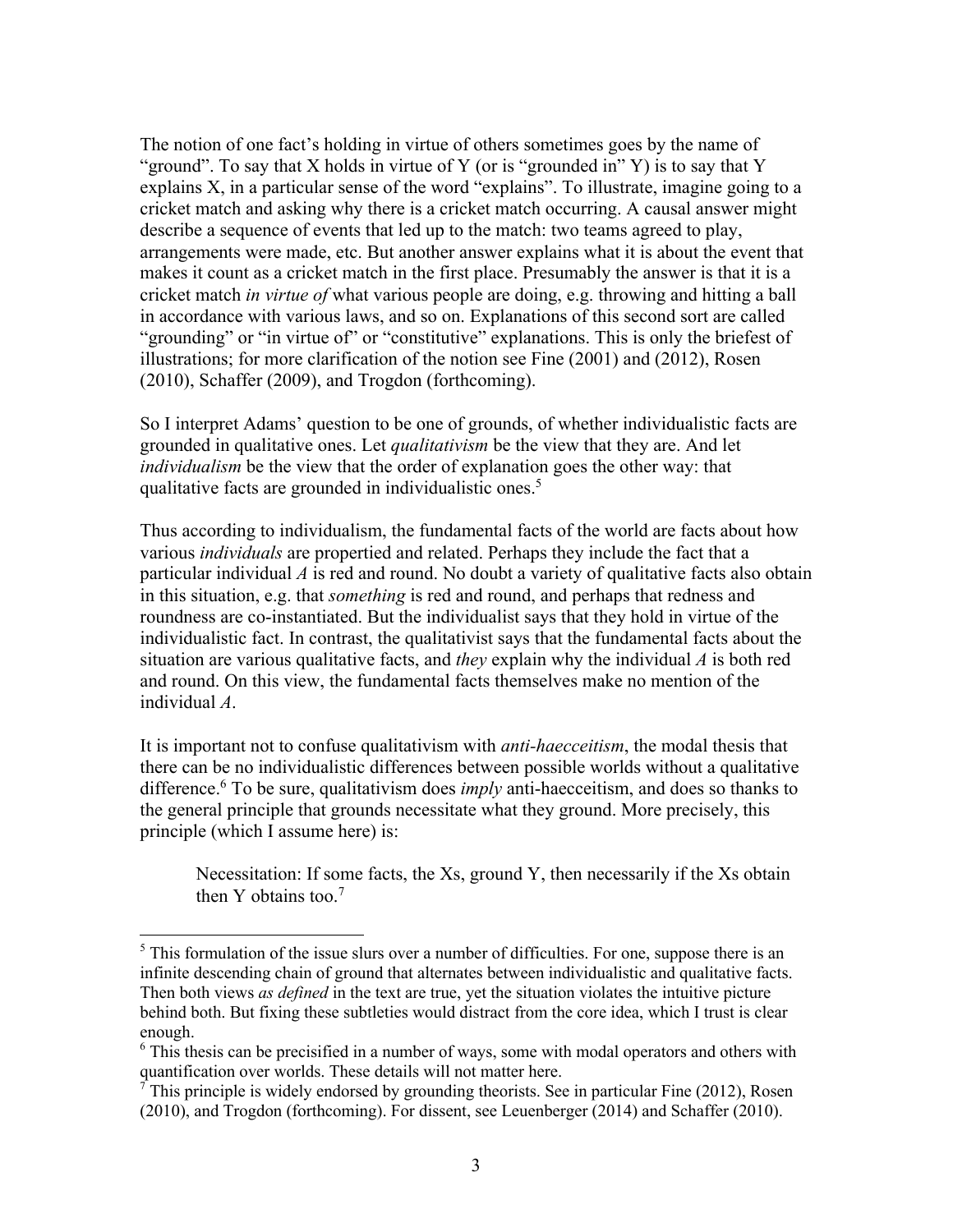But the reverse is not the case: anti-haecceitism does not imply qualitativism. If you are an anti-haecceitist this might be because you are a qualitativist, but it might instead be because you are an individualist with independent views about the workings of *de re* modality (such as counterpart theory) that imply anti-haecceitism—Lewis (1986) was arguably an anti-haecceitist of this latter type. Or it might even be because you are an individualist who also holds the Spinozistic view that all truths are necessary, so that antihaecceitism is trivially true!

## **2. Why Qualitativism?**

Individualism is (at least initially) a seductive view: it is natural to think that the most fundamental facts of the world concern how a variety of individuals are propertied and related. But I favor qualitativism. Why?

Some argue that qualitativism is the simpler and more parsimonious view. Thus Paul (2012) says that her own version of qualitativism allows us to "characterize the structure of reality *while maximizing ontological parsimony*" (p. 241, my emphasis). There may be merits to parsimony, but I will not lean on this consideration here.

Instead, I reject individualism because if there were individualistic facts with no qualitative grounds, the individuals they involve—call them "primitive individuals" would be *undetectable* and *physically redundant*. What does this mean? Let me outline the rough idea here (though see Dasgupta (2009) for more details).

Starting with the charge of undetectability, the idea is that a primitive individual is "hidden" behind its qualities. We can detect those qualities and come to know that *something or other* has them, but according to individualism there is a *further fact of the matter* as to which individual it is, and I claim that this further fact is epistemically inaccessible. After all, if two situations were qualitative duplicates—that is, if they contained the same number of primitive individuals propertied and related in *exactly* the same way, so that they differed *only* in which primitive individuals lie behind the qualities—you would never tell them apart. This idea that primitive individuals are "hidden" extends at least back to Locke—who described them as 'unknown support of those qualities'—and through Russell—who called them an 'unknown something' and said that they 'cannot be defined or recognized or known'.<sup>8</sup>

What about the charge of physical redundancy? Well, imagine a closed physical system composed of primitive individuals propertied and related in various ways. How it behaves over time depends *only* on qualitative facts about it, not on those further facts about which primitive individuals lie behind those properties and relations. To see this, note that a different closed system that starts off as a qualitative duplicate—i.e. differing *only* in which primitive individuals it contains—would behave identically. So the particular primitive individuals that populate the system make no difference to how it

<sup>8</sup> These quotations are, respectively, from Locke (1997, II xxiii 2); Russell (1948a); and Russell (1948b).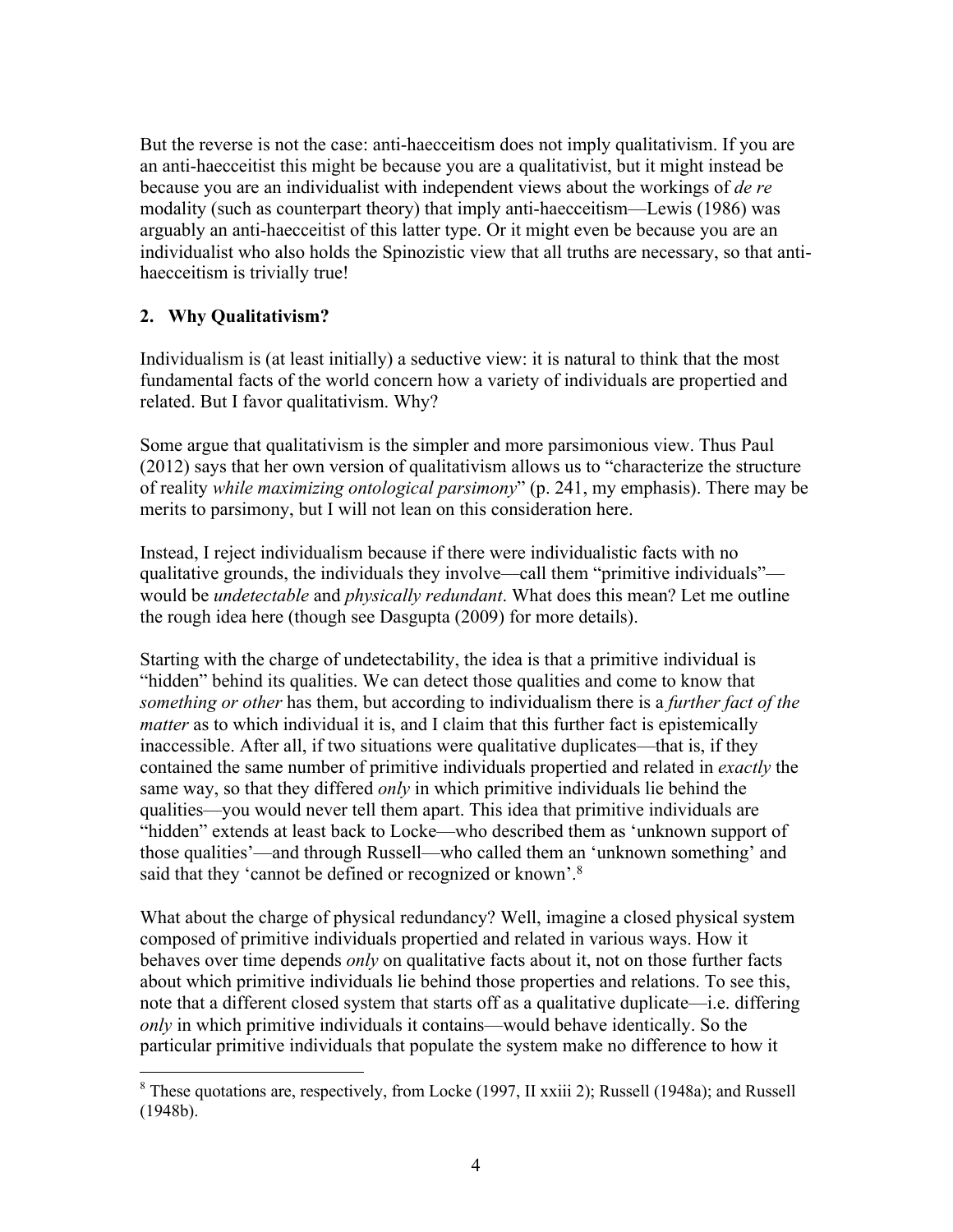evolves. As it might be put, the physics is "blind" to the primitive individuals themselves and "cares" only about the qualitative facts about the system.

The reasoning here is designed to emulate reasoning from physics, in which it is commonplace to reject undetectable and redundant structure. The paradigm example of such reasoning concerns velocity. Start by distinguishing *absolute* from *relative* velocity: your relative velocity is your velocity relative to another material body—e.g. 30 mph *relative to the road*—while your absolute velocity (if there is such a thing) is how fast you are "really" going, independent of any material reference point.

It is orthodoxy amongst physicists and philosophers of physics to think that there is no such thing as absolute velocity, precisely because if there were it would be undetectable and physically redundant. To see (roughly) why it would be undetectable, consider an isolated physical system of material bodies in motion. And consider a "boosted" system that differs *only* in that the entire system is unfolding while in smooth motion relative to the first—say, 5 mph to the north. By construction, the only differences between the two systems are facts about the absolute velocities of their constituents. If there really is such a thing as absolute velocity, the two systems are genuinely distinct. But note that they are *indistinguishable*: they look (and smell and taste) exactly the same. Just recall your experiences on trains: when the train is moving smoothly, happenings within the train look exactly as they would if the train were stationary. So if you were confined to one of the systems, you would never be able to work out what anything's absolute velocity is. You could never tell whether the center of mass of the system is at rest or in smooth motion, since it would look the same either way. In this sense, absolute velocity is undetectable.

It is also physically redundant. For consider two isolated physical systems that start out alike in all respects except that one is in smooth motion relative to the first. It turns out that, according to all our best physical theories, as they evolve they will *always* be alike in all respects except that one is in smooth motion relative to the first. So the particular absolute velocities of things (that differ between the two systems) make no difference to how a system evolves.<sup>9</sup> The physics is in this sense "blind" to absolute velocity and "cares" only about the other facts that the two systems share.

So if absolute velocity and primitive individuals were real, they would both be undetectable and redundant in the same sense. Just as systems differing only in facts about absolute velocity are indistinguishable, so too are qualitatively identical systems that differ only in which primitive individuals lie behind the qualities. And just as the particular absolute velocities of things make no difference to how a system evolves, so too the particular primitive individuals that populate the system make no difference either.

It is commonplace to think that this is a serious mark against the view that absolute velocity is real. On pain of inconsistency, we should think that this is a serious mark

 $9$  As I argue in Dasgupta (forthcoming), this is not quite true. But it is close enough to the truth for our purposes here.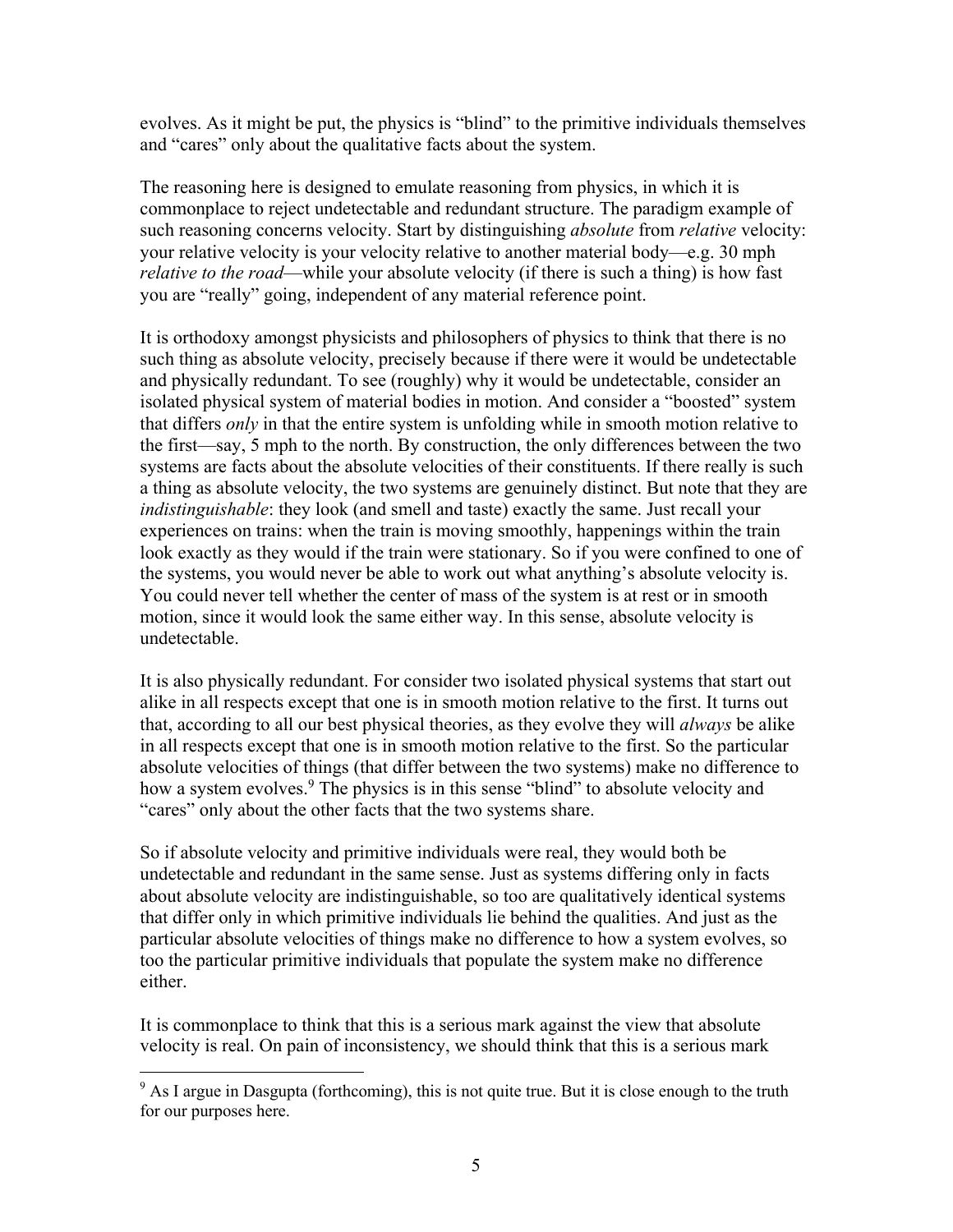against the view that primitive individuals are real, i.e. a serious mark against individualism. It does not yet follow that we should certainly reject individualism. That depends on whether there is a good enough qualitativist theory to endorse instead. But we will come to that: for now, the point is that positing primitive individuals is as serious a vice as positing absolute velocity.

There is much more to say about this idea that we should reject undetectable and redundant structure—the above is just an outline. I discuss the reasoning in detail in Dasgupta (forthcoming), where I argue that the charge of undetectability is doing most of the work. In contrast, Baker (2010) argues that the charge of redundancy is more important. And both charges are intimately related, so another view is that they are ultimately the same thing. But I leave these difficult questions for another time—the above gloss is good enough to be getting on with.

# **3. Qualitative Structures**

Suppose these considerations lead us to suspect that the fundamental facts are all qualitative. We then face two questions: (i) What kinds of qualitative facts are fundamental, and (ii) How do they ground individualistic facts? Without answers we have no particular qualitativist view in hand, just some vague idea that some such view is likely true.

Start with the first question. Perhaps the most well-known qualitativist view is the traditional *bundle theory*, according to which the fundamental facts about the world concern which qualitative properties are "compresent". Thus if a particular individual is red and round, the bundle theory says that the fundamental fact about the situation is that redness and roundness are compresent. Indeed the bundle theorist *identifies* individuals with maximal sets of compresent properties.

The standard objection is that this view cannot make sense of symmetric situations. Consider the "Max Black" world, a world containing just two qualitatively identical iron spheres—each of exactly the same shape, color, mass, etc.—2 miles apart. According to the bundle theory, each sphere is identified with the very same set of compresent properties—which is to say that the spheres are not distinct and there is only *one* of them after all. 10

The objection does not depend on which kinds of qualitative properties are compresent. If the bundle theorist says that only *monadic* and *intrinsic* properties are compresent, she will identify each sphere with the set {spherical, brown, …}. If she allows that *relations* can also be compresent, she will identify each with the set {spherical, brown, 2 miles from, …}. Either way, the spheres share exactly the same qualitative properties, so the bundle theory identifies them.

The standard responses concede that the bundle theorist cannot make sense of *two* such spheres, but argue that she can make sense of *one* sphere that is 2 miles from itself. The

 $10$  Adams (1979) discusses this kind of objection at length.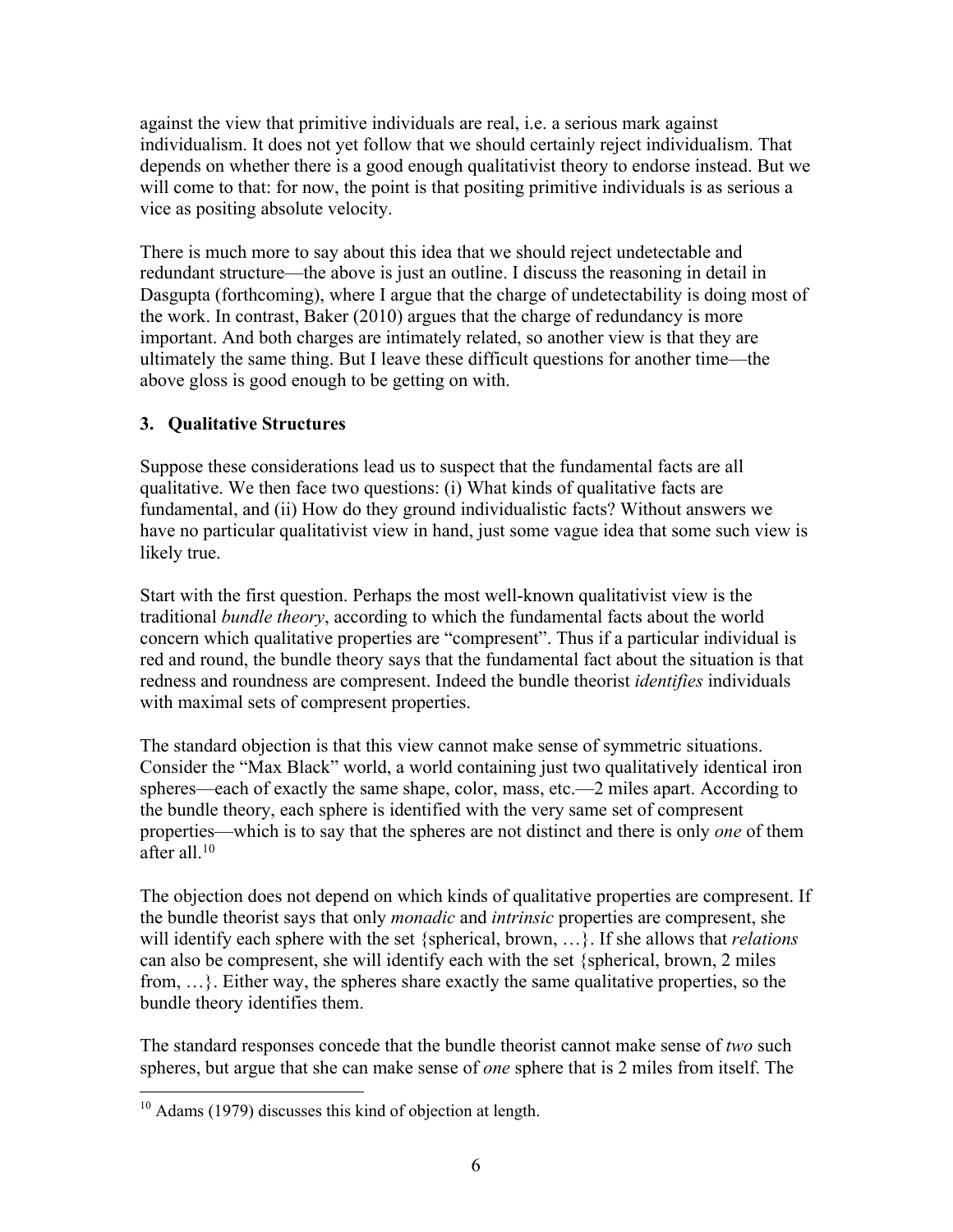hope is to make *some* sense, if not perfect sense, of symmetric situations. <sup>11</sup> I find none of these responses satisfying, but this is not the time to argue the point. Let me instead develop a less familiar idea, namely that there is no need for the qualitativist to be a bundle theorist in the first place: there are other qualitativist views that can easily make perfect sense of symmetric situations.

This might sound surprising, for the bundle theory is often presumed to be the qualitativist's only option—Adams (1979) presumes as much, insofar as it is the only qualitativist view he considers. Thus the objection from symmetric situations is often considered qualitativism's death-knell. But this is all a mistake. Qualitativism, remember, is the view that individualistic facts are explained in terms of qualitative ones. The bundle theory tried to implement this by constructing each individual out of qualitative properties. But another approach is to bypass the construction of each individual and simply find a qualitative characterization of the entire situation. Call this approach *generalism*. 12

There are many ways to implement this approach, but let me outline just two: *quantifier generalism* (which I am inclined to reject) and *algebraic generalism* (which I prefer). To see the idea behind quantifier generalism, note that the Max Black world can be characterized qualitatively like so:

(\*)  $(\exists x)(\exists y)(x \neq y \& x \text{ is } F \& y \text{ is } F \& x \text{ is } 2 \text{ miles from } y)$ 

where 'F' expresses the intrinsic qualitative nature of each sphere. This is a purely qualitative fact: whether it holds does not depend on how things stand with any particular individual. So the quantifier generalist says that this is the most fundamental qualitative fact of a Max Black world. More generally, she says that the fundamental facts are quantified facts that we express in first-order logic without constants.

Against quantifier generalism, one might argue that it is *analytic*, or perhaps *essential*, of the existential quantifier that existential facts hold in virtue of their instances. For example, suppose something is red. Then the idea is that it is analytic or essential of the existential quantifier that, given any red object *x*, something is red because *x* is red. Both claims—that this is analytic, and that it is essential—have some plausibility, and neither is *obviously* false.<sup>13</sup> So this is a potential consideration against quantifier generalism. The consideration might also be developed without appeal to analyticity or essence. Perhaps it is enough if the main idea—that existential facts hold in virtue of their instances—is central to our "web of belief".

<sup>&</sup>lt;sup>11</sup> See Hacking (1975) and O'Leary-Hawthorne (1995).

 $12$  Paul (2014) also explores various qualitativist views that purport to make perfect sense of symmetric situations. Unfortunately there is no room to discuss how our views relate here.  $13$  The claim that this is analytic does not imply the implausible claim that anyone possessing the concept "something" be familiar with the recent literature on grounding explanations. For that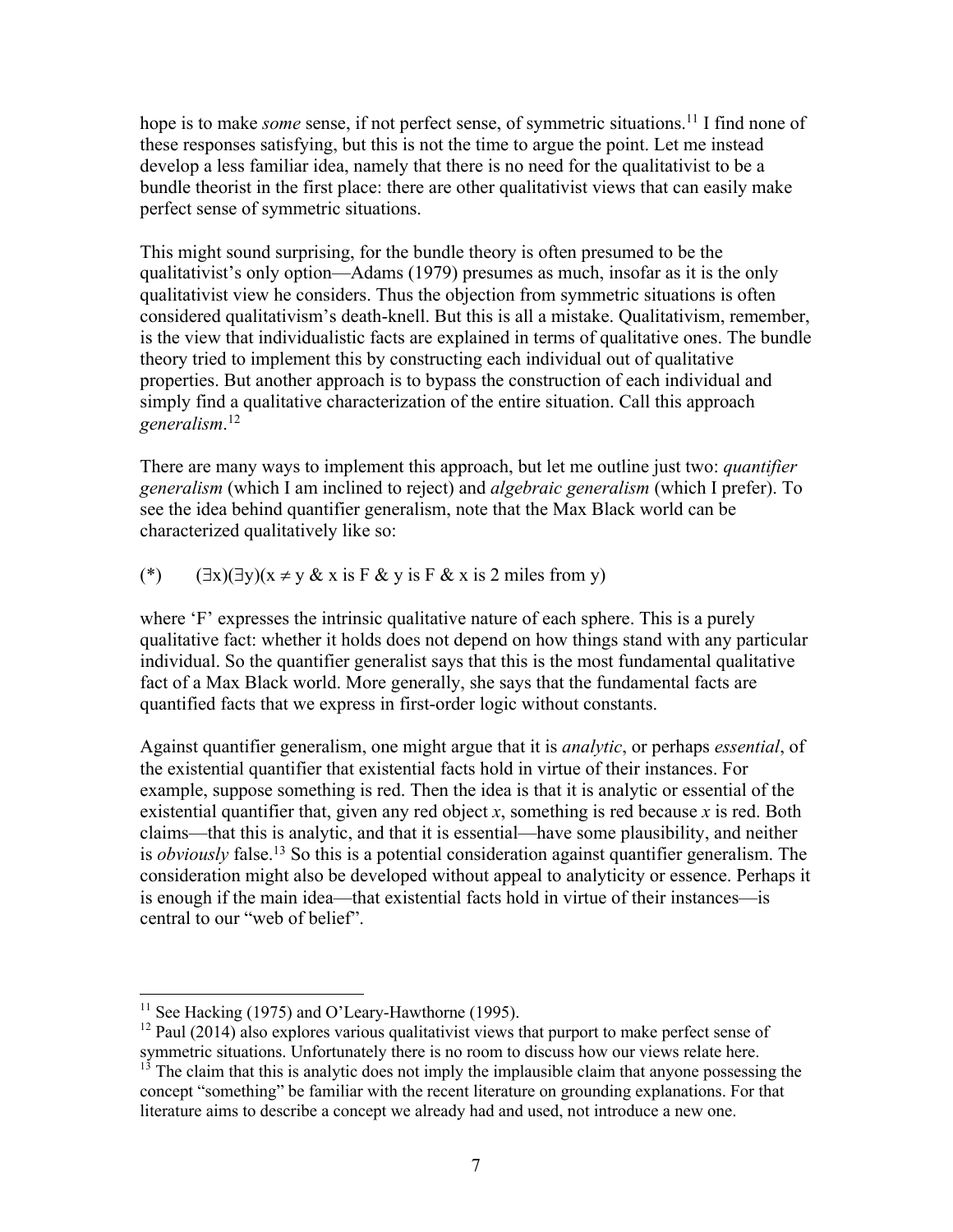However it is developed, note that this consideration does not tell against qualitativism writ large. The thought is not that the instances must be fundamental. The thought just concerns quantified facts—that they cannot be fundamental. Even if the qualitativist agrees that quantified facts hold in virtue of their instances, she might insist that the instances are in turn grounded in some other qualitative matter. Indeed this is my preferred view, as will become clear.

Some say (in conversation) that this consideration against quantifier generalism is unconvincing. If they are right, qualitativists like myself should welcome the result! But Russell (manuscript) has developed the consideration into a rigorous argument against quantifier generalism, and I have yet to see a quantifier generalist respond.

Personally, I am uncertain about the matter.<sup>14</sup> But uncertainty is motivation enough to explore other approaches. Ideally, an alternative approach will make sense of the full range of situations that a quantifier generalist can, without taking quantified facts to be fundamental.

In Dasgupta (2009) I outlined an approach of this kind using the resources of algebraic logic. This is *algebraic generalism*. Like the bundle theory, this view starts with a domain of qualitative properties. But unlike in the bundle theory, the fundamental facts do not just concern which properties are compresent. Instead, algebraic generalism allows for more complex ways in which the properties can be "stitched together".

How does this work? I refer the reader to Dasgupta (2009) for details, but here is the rough idea. Suppose that one's initial domain of properties includes the property R of being red, the property G of being green, and the relation L of loving. One then introduces various operations by which complex properties can be constructed. Two operations are  $\&$  and  $\sim$ , which take properties and yield their conjunctions and negations, respectively. So  $(R & G)$  is the property of being red and green, and  $\sim R$  is the property of being not red. Another operation,  $\sigma$ , is permutative: if L is the relation that we ordinarily think of being instantiated by the pair  $\langle x, y \rangle$  iff x loves y, then  $\sigma L$  is the relation that we ordinarily think of being instantiated by  $\langle x, y \rangle$  iff *y* loves *x*. Thus (L &  $\sim \sigma L$ ) is the relation of loving unrequitedly. Two other permutative operations are also used.

The final operation, *c*, is known as "cropping". Intuitively, when applied to a property, it says that one of its argument places is filled. Thus *c*L is the 1-place property of being loved, i.e. the property that we ordinarily think of being instantiated by *x* iff someone loves *x*. Applying *c* once more then gives *cc*L, the 0-place property—perhaps better called a state of affairs—of love occurring, a state that we would ordinarily describe as the state of someone loving someone.<sup>15</sup>

 $14$  I mentioned this consideration against quantifier generalism in Dasgupta (2009) and (2011). Later I became less confident in it, though Russell's work has convinced me that there might be something to it after all. Clearly, there is more work to do on this issue.

 $15$  Here I am introducing the properties of the algebraic generalist by saying how we ordinarily talk about them. One might complain that the properties of the algebraic generalist cannot be *the same* as the ones we *ordinarily* talk about, since the latter are essentially had by individuals. But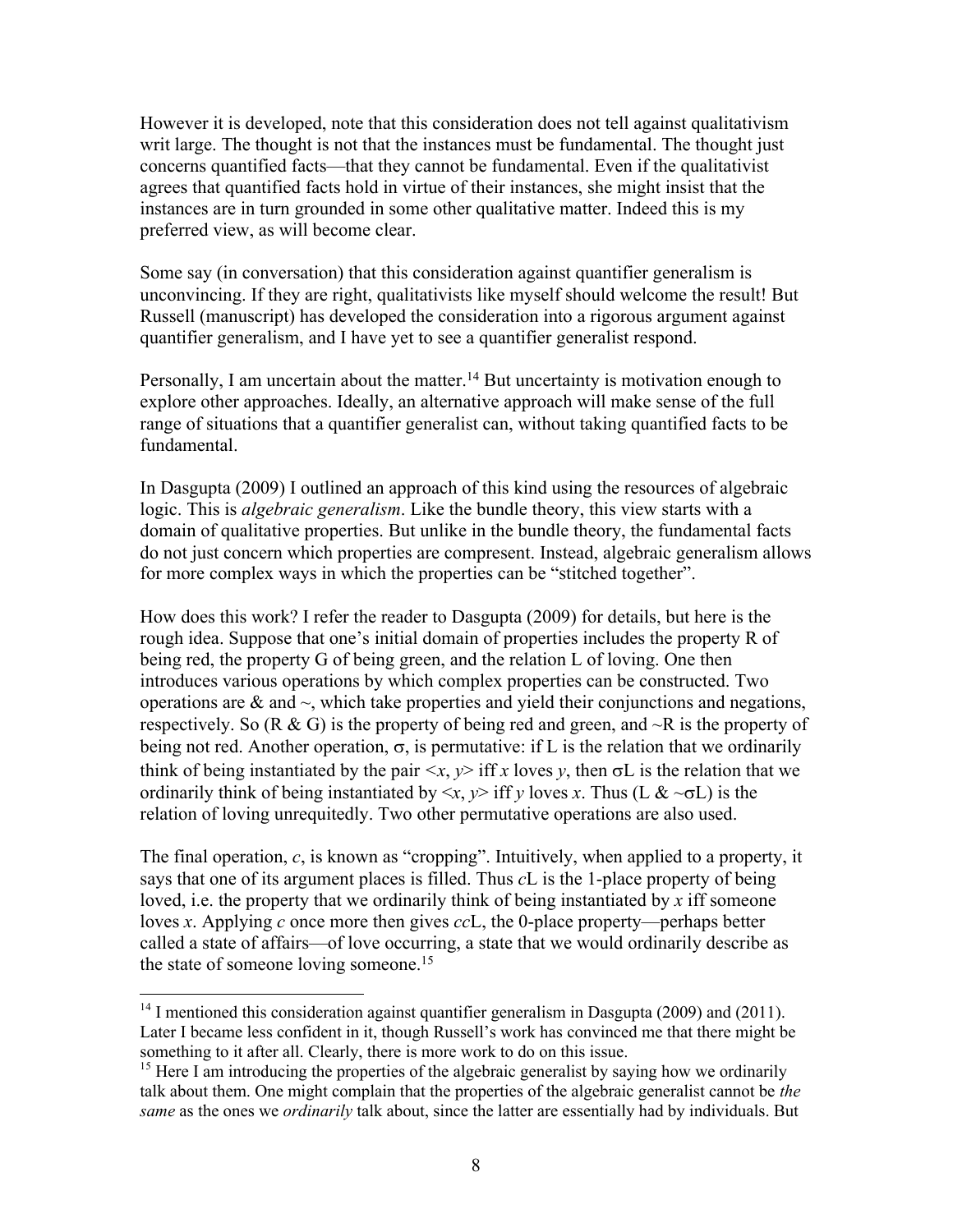In this way, the properties are stitched together to construct states of affairs. The fundamental facts of the world then concern which of these states obtain.

The operations just described are designed to mimic the workings of first-order logic without constants. Because of this, the algebraic generalist can construct *any* state of affairs that can be expressed in first-order logic without constants: she can use the operations to stitch together a state that characterizes the situation exactly.<sup>16</sup> So, just as the quantifier generalist can make perfect sense of a Max Black world, so too can the algebraic generalist: according to her, it is a world in which the fundamental fact is that a certain state of affairs obtains (a state that consists of various qualitative properties stitched together in a certain way). Thus, like the quantifier generalist, the algebraic generalist has no problem making sense of symmetric situations.

The advantage of algebraic generalism is that, unlike in quantifier generalism, there is little temptation to think that the facts she claims to be fundamental *must* hold in virtue of individualistic facts. For her ontology is clear: there are just properties, stitched together by the operators. No individuals in view.

Both quantifier and algebraic generalism are *holistic*. <sup>17</sup> To see this, consider a situation the fundamental nature of which is exhaustively characterized, according to the individualist, by the following facts:

a is F b is G a bears R to b  $a \neq b$ 

How would the quantifier generalist characterize the fundamental facts of this situation? Not as

 $(\exists x)$  x is F  $(\exists x)$  x is G  $(\exists x)(\exists y)$  x bears R to y  $(\exists x)(\exists y) x \neq y$ 

for this leaves open whether the thing that is  $F$  is the same as the thing that is  $G$ , and whether it is the same as the thing that bears R to something, and so on. The trouble is that the variables in this list are not "coordinated". To coordinate them, the quantifier generalist must express the fundamental nature of the situation all at once, as

if so, the proper thing to say is that the algebraic generalist is introducing surrogate properties to stand in for the ones of ordinary discourse. I have nothing against this alternative way of talking. Thanks to Michaela McSweeney for a discussion of this point.

<sup>&</sup>lt;sup>16</sup> See Dasgupta (2009) for a more detailed discussion of what this means and why it is so.

 $17$  In Dasgupta (2009) I discuss this aspect of the views in more detail.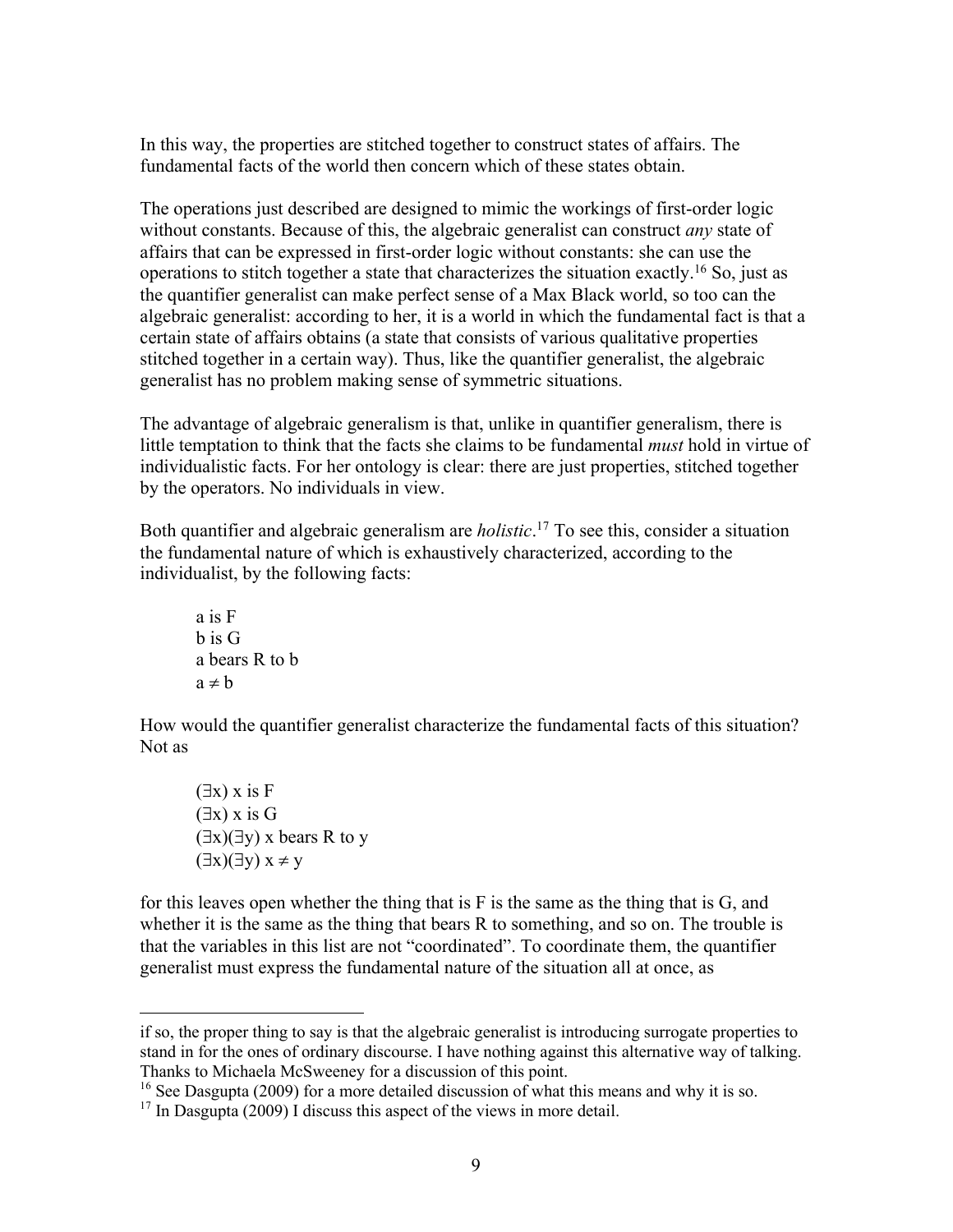## (\$)  $(\exists x)(\exists y)(x \text{ is } F \& y \text{ is } G \& x \neq y \& x \text{ bears } R \text{ to } y)$

This is not to deny that the four "smaller" existentially quantified facts listed above obtain in the situation. They do. It is just to say that they are not fundamental: they hold in virtue of (\$).

Precisely the same goes for algebraic generalism too—which should not be surprising, given that the operations of algebraic generalism are designed to mimic first-order logic. Thus, to characterize the situation just discussed, the algebraic generalist will construct a complex state of affairs that characterizes the situation as a whole, and the fundamental fact (according to her) will be that that state of affairs obtains.

Thus while the individualist thinks that the world at its most fundamental level decomposes into a number of distinct atomic facts, both generalists disagree: for them, the world is at rock bottom a unified whole. That is the respect in which both generalist views are holistic.

## **4. Plural Grounding**

So much for the first question, concerning what kinds of qualitative facts are fundamental. The second question remains: Are they sufficient to ground the individualistic facts?

If not, the qualitativist must embrace an error theory and say that there are no individualistic facts and (therefore) no individuals like apples, alligators, or atoms. On this view, what we discovered to be the fundamental facts of the world are not sufficient to ground this aspect of the manifest image.<sup>18</sup>

But one might argue that an error theory about the existence of individuals is intolerable (I have some sympathy with this line of thought). If so, the qualitativist must show that individualistic facts *are* explicable in terms of the qualitative basis after all. And this is surprisingly hard to do.

The problem arises when one attends to two constraints governing ground, namely that a grounding explanation must both *necessitate* and be *explanatorily relevant* to what it grounds. Consider the fact that a particular apple A exists. By Necessitation—the principle introduced in section 1—whatever grounds its existence must necessitate its existence. But what qualitative facts could necessitate this? Not the fact that some apple or other exists, since this does not necessitate A's existence: another apple could exist without A existing. Nor the fact that some apple has various qualities and exists in certain qualitatively specified local conditions—e.g. is red, is near a silver laptop, etc.—since that does not necessitate A's existence either (there is a possible world in which there are

<sup>&</sup>lt;sup>18</sup> This is analogous to Mackie's (1977) view of morals, and Boghossian and Velleman's (1989) view of color. In each case the idea is that what we have (supposedly) discovered to be the fundamental facts—e.g. physical facts concerning the distribution of physical magnitudes—are not sufficient to account for morals or color, respectively.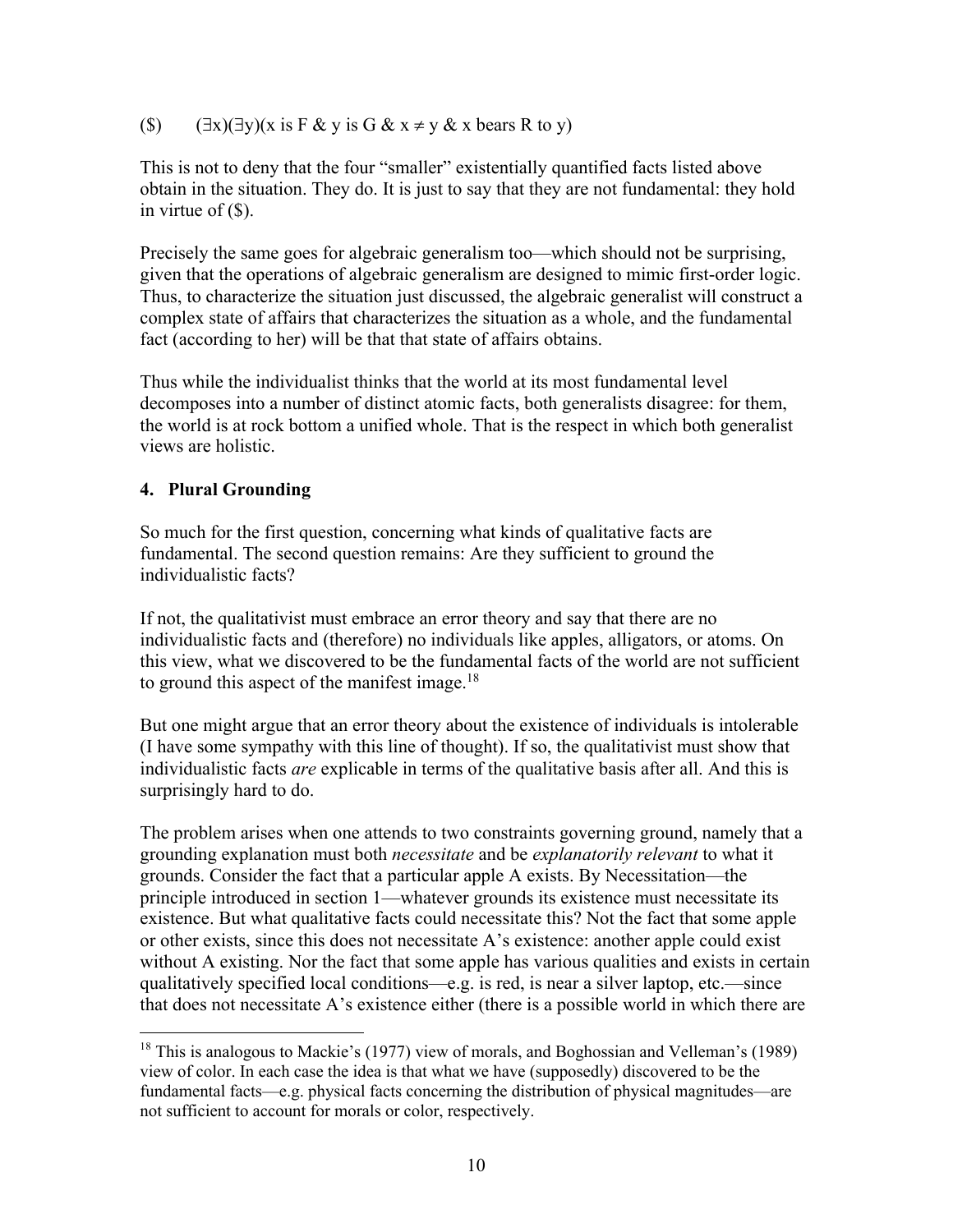qualitatively identical local conditions in Moscow even though A does not exist). The only qualitative fact that might necessitate A's existence is the qualitative state of a very large region of spacetime—perhaps the state of the entire cosmos. But the problem is that such a state will include qualitative information that is *irrelevant* to an explanation of A's existence, e.g. information about the state of Alpha Centauri. If I asked you to explain why (in the grounding sense) A exists, and you started talking about events in Alpha Centauri, I would accuse you of wandering off topic: intuitively, such events are *explanatorily irrelevant* to why A exists. This idea that events in Alpha Centauri are irrelevant is not something we can give up just because we are generalists. Rather (the argument is) this idea is central to our understanding of what the apple A is: if qualitativism cannot accommodate it, then qualitativism cannot accommodate the apple.

This is not to say that *no* qualitative facts are relevant to an explanation of A's existence. The qualitative state of a small region around the cup might be relevant. But (as we saw) that does not necessitate its existence. So the argument is this. When it comes to finding a qualitative ground for a given individualistic fact, the two constraints that a ground must both *necessitate* and be *explanatorily relevant* cannot be jointly met: either the putative ground necessitates but is irrelevant, or it is relevant but does not necessitate.19

The solution, I think, is to relax the logical form that grounding explanations can take. The above argument assumes that the qualitativist must find a qualitative ground for each individualistic fact in turn. But what if grounding explanations can be non-distributively plural, where this means that a plurality of facts taken together, the Xs, are grounded in some others, even though no one of the Xs has a ground on its own? If so, the qualitativist can say that the individualistic facts are *plurally* grounded in the qualitative facts in this non-distributive sense: *they*, the individualist facts taken together, *are* grounded in qualitative facts, even though no individualistic fact taken on its own has a qualitative ground. This solution concedes the argument (above) that there is no qualitative explanation of why the apple A exists, and yet agrees with the qualitativist that the world is fundamentally qualitative.

This solution arguably satisfies the two constraints that grounds both necessitate and are relevant. For the question is whether all the qualitative facts (taken together) necessitate and are relevant to all the individualistic facts (taken together). And the answer in both cases is plausibly "Yes".

If this solution is right, it might explain why individualism is often considered the more natural view. For the solution implies that if one looks at an individualistic fact on its own, one will not find a qualitative ground for it; and it is easy to infer from this to the conclusion that qualitativism is false. The inference is invalid if ground is nondistributively plural, but the mistake is understandable.

 $19$  I develop this argument in more detail in Dasgupta (2014).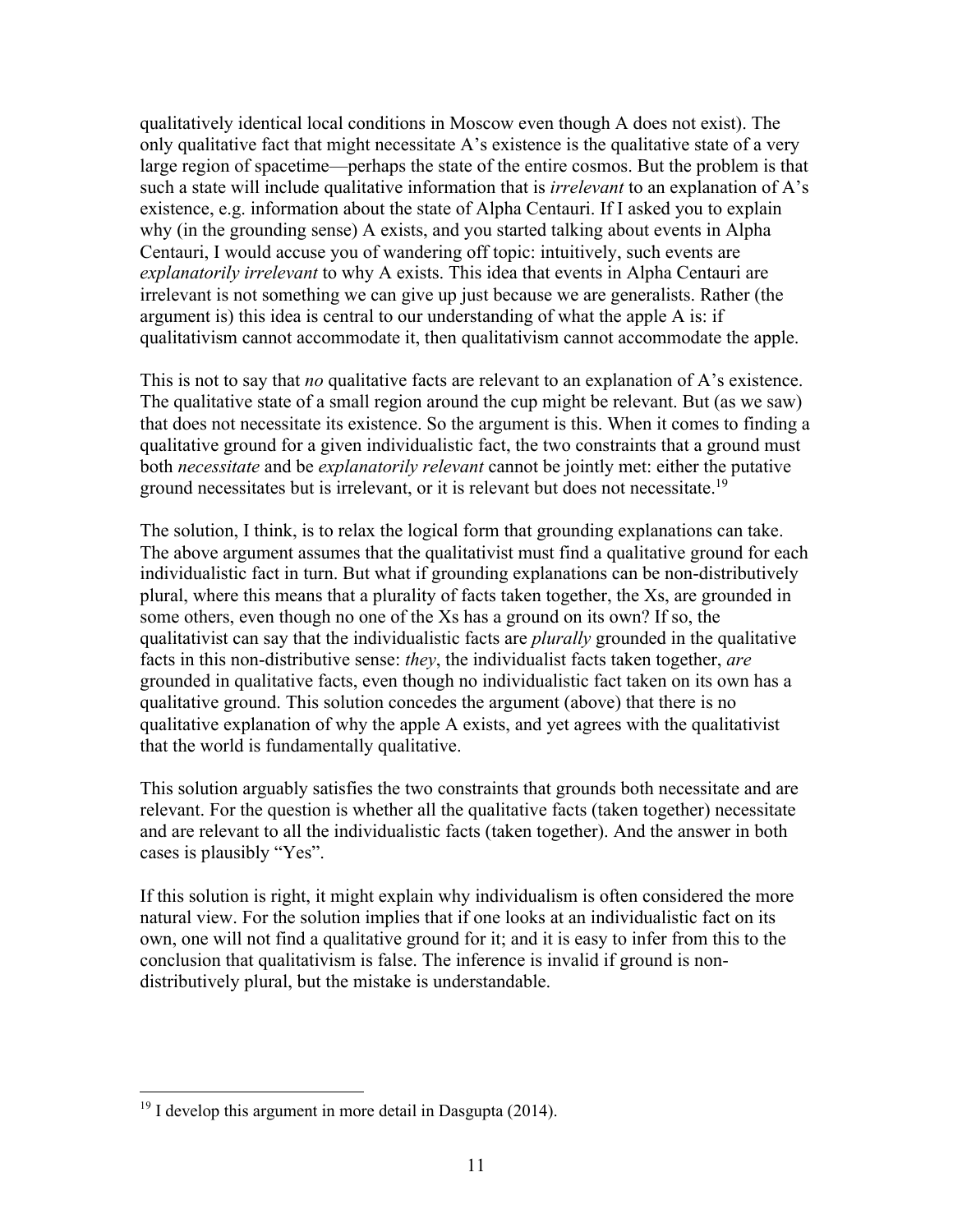There is much more to say about how plural explanations work and whether this specific explanatory proposal is plausible. But I cannot discuss it all here; for now I can only suggest that this idea of plural grounding is a promising option for the qualitativist.<sup>20</sup>

## **5. Applications**

So far I have motivated qualitativism and outlined some qualitativist views about what the fundamental facts are like, including the one I prefer, algebraic generalism. I also outlined how individualistic facts might be grounded in a qualitative basis.

Suppose you are convinced. What of it? Are there any applications, any issues on which generalism might shed light?

There are. Here I will outline two from the philosophy of physics. The first concerns the metaphysics of spacetime. Many contemporary philosophers of physics are attracted by substantivalism, the view that spacetime exists independently of matter. But substantivalism faces the notorious "problem of shifts": it appears to imply that uniformly shifting the matter around, while preserving the relations between bits of matter, yields a genuinely distinct possible world (after all, each bit of matter would be situated in a *different* region of spacetime).

Precisely what these shifts are, and why they are problematic, varies across physical theories. With classical theories, the shifts are uniform translations in space—e.g. shifting all matter over 3 feet to the right—and the putative problem is that the differences between worlds related by such a shift are undetectable and physically redundant (see section  $2$ ).<sup>21</sup> In General Relativity, the shifts are diffeomorphisms, and the putative problem is that they imply that General Relativity is indeterministic. This is the famous "Hole Argument".22

In both cases, the difference between worlds related by the shift is merely haecceitistic: the two worlds are qualitatively alike. For example, worlds related by a uniform translation in space differ only with respect to which particular region of space each bit of matter is located at. So, if anti-haecceitism is true, the shift arguments fail. But in section 1 we saw that qualitativism implies anti-haecceitism. Thus if a substantivalist were also a qualitativist, neither shift argument would get off the ground!

To be clear, the idea of responding to these shift arguments by endorsing *anti-haecceitism*  is not new: Butterfield (1988), Maidens (1992), Brighouse (1994), Hoefer (1996), Pooley (2006 and manuscript), and Caulton and Butterfield (2012) all respond this way. Some endorse a counterpart theoretic view of *de re* modality that is thought to imply antihaecceitism; others take the anti-haecceitism to follow from some other modal axiom. But they all appear to be working with an individualistic conception of spacetime. So their anti-haecceitism is an *addition* to their view of spacetime, in the sense that their

<sup>&</sup>lt;sup>20</sup> See Dasgupta (2014) for a more thorough development and defense of this idea.

<sup>&</sup>lt;sup>21</sup> For further discussion, see Sklar (1974, chapter 3) and Maudlin (1993).

 $22$  See Earman and Norton (1987).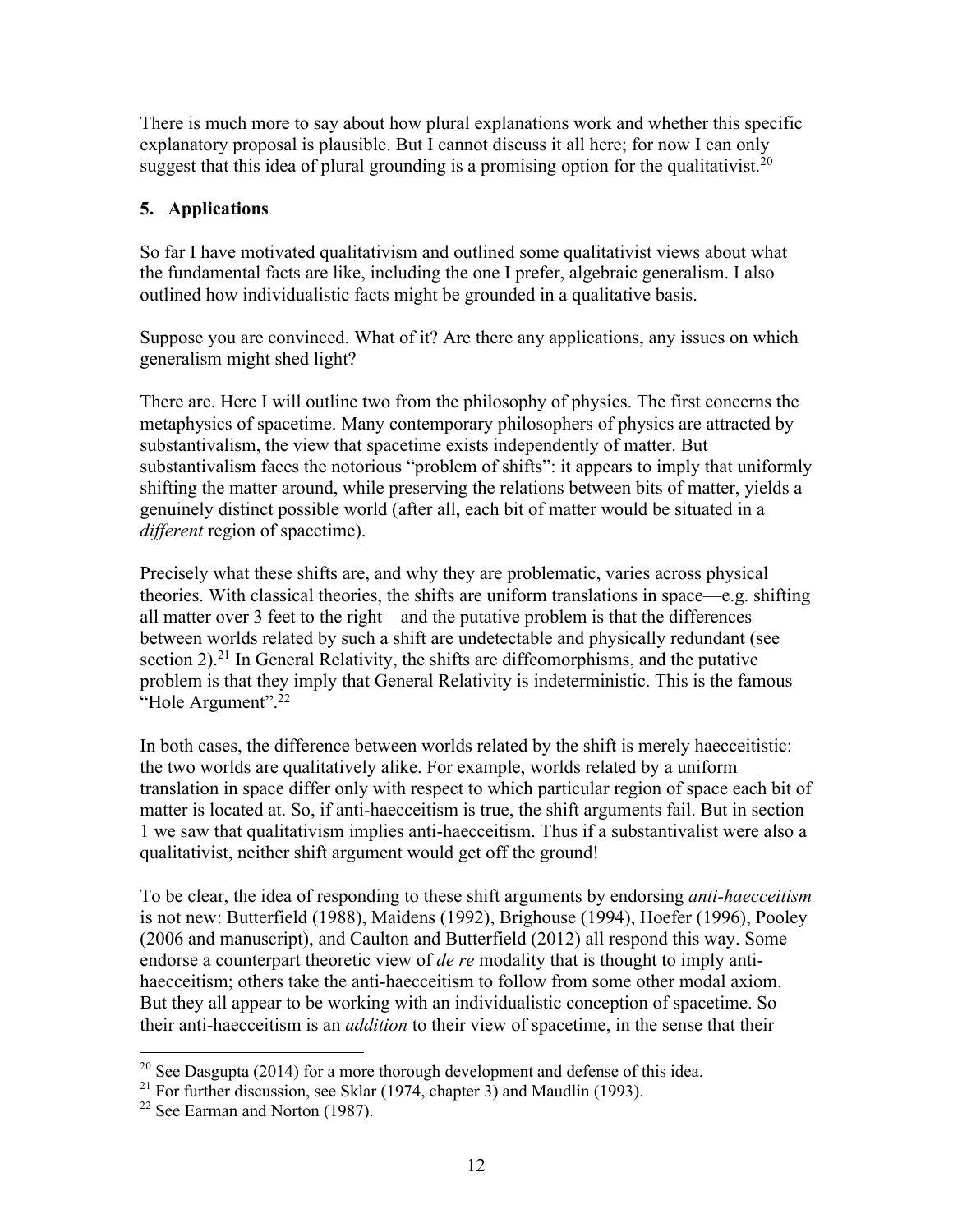individualistic view of spacetime does not *by itself* imply anti-haecceitism. As it were, their anti-haecceitism is an extra thesis that must be put in "by hand".

This should strike us as odd. For when substantivalists are faced with other possibilities that look problematic—e.g. the boosts discussed in section 2—the orthodox response is *not* just to tack on an additional modal thesis that implies that boosts are impossible. Rather, it is to endorse a view of the fundamental nature of spacetime that *by itself* yields the result that boosts are impossible.<sup>23</sup> Endorsing qualitativism about spacetime is the analogous move in the case of shifts, for this is a view about the fundamental nature of spacetime that yields *by itself* the result that shifts are impossible, without the need for an additional modal thesis.

So that is one application of qualitativism: it is the natural substantivalist response to the problem of shifts, more natural than other responses that build in the anti-haecceitism "by hand".<sup>24</sup>

Admittedly, if the *only* qualitativist view on offer were the traditional bundle theory, this would all be moot. For it is difficult to see how the traditional bundle theory could be true of points of spacetime. At least in classical (flat) spacetimes, the kinds of properties that could be used to bundle a spacetime point—e.g. *being point-sized*, *being a spacetime region*—hold of *all* spacetime points, so the bundle theorist will identify all spacetime points with the very same set and say that there is only one spacetime point! This is clearly intolerable. 25

But as we have seen, the traditional bundle theory is not the only qualitativist view on offer: there is also generalism of one kind or another. And there are no obvious obstacles in the way of the substantivalist endorsing generalism. So my advice to the substantivalist is: Endorse generalism instead.

 $^{23}$  I am thinking of the orthodox move of endorsing a Galilean (sometimes called Neo-Newtonian) view of the structure of spacetime.

<sup>&</sup>lt;sup>24</sup> This is the moral of Dasgupta (2011), where I expand on these points.

 $25$  The issue is less clear in curved spacetimes, since the curvature at each point might be used to distinguish them. But I leave this for others to pursue. Strikingly, when working in a classical setting, O'Leary-Hawthorne and Cover (1998) endorse this position that the bundle theory is true of points of substantival spacetime, and they embrace the result that there is only one point! According to them, the One Point stands in many distance relations to itself: it is 1 ft from itself, 2 ft from itself, and so on. They recognize that the view faces difficulties and say that 'further development of this metaphysic must be postponed to another occasion' (p. 212). But they appear not to have appreciated the severity of its difficulties. The whole point of substantivalism is to ground facts about distances between material bodies in terms of their locations in spacetime: considerations such as the bucket argument are taken by substantivalists to show that distances between material bodies cannot be fundamental. But on O'Leary-Hawthorne and Cover's view, all material bodies are located at the same point. If that point is both 1 ft from itself and 2 ft from itself, how far apart are the material bodies? Their locations in substantival space do not answer the question. So their distances must be taken as an extra, fundamental, fact. Which is to say that, on their view, distances between material bodies are fundamental after all. Which is to say that calling their view "substantivalist" is a sham.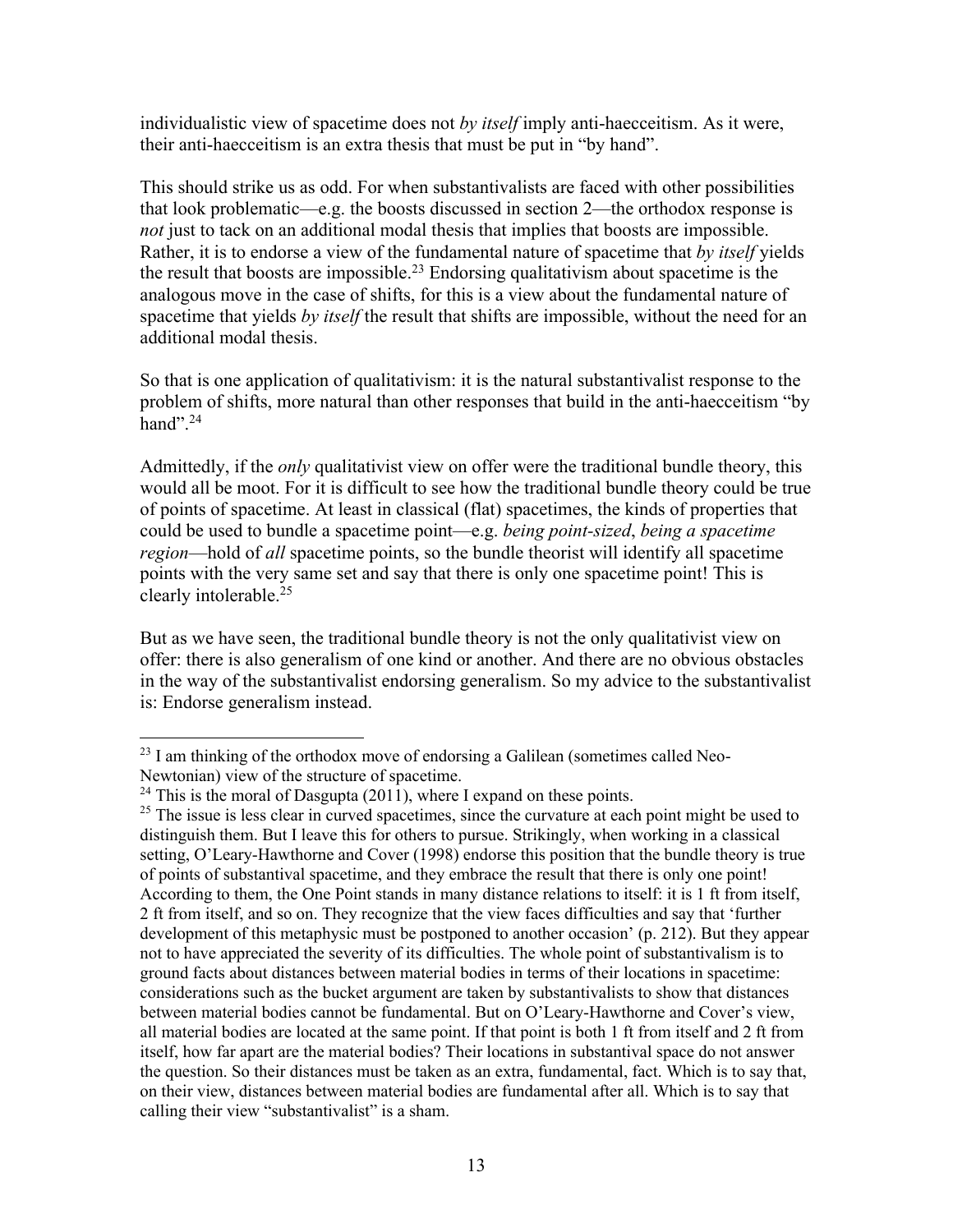A second issue illuminated by generalism is this. Many contemporary philosophers of physics are attracted by what they call "structural realism". They are moved to this view by a number of considerations, including the Hole Argument (mentioned above), entangled quantum particles, and constancy across theory change, among other things.<sup>26</sup>

But what exactly is structural realism? Its adherents are notoriously unclear. Ladyman and Ross (2007) offer the following:

There are objects in our metaphysics, but they have been purged of their intrinsic natures, identity, and individuality, and they are not metaphysically fundamental. (p. 131)

But this talk of 'identity' and 'individuality' is obscure in the extreme—indeed it is emblematic of the kind of metaphysics they purport to disdain! Moreover the description is only negative, telling us what objects are *not*, but not what they *are*. And when something positive is said, it is hardly enlightening. Thus they say

There are no things. Structure is all there is. (p. 130)

But what exactly is structure? We are not told. As a result, it is easy to doubt whether there is a coherent view lying behind the quotes. $27$ 

Generalism is a view very much in the ballpark of what these quotes gesture at. If so, it serves as a "proof by construction" that there are coherent views corresponding to the quotes. Thus generalism is a natural resource for structural realists keen on developing their views.

### **6. Conclusion**

The world is a purely qualitative mosaic. That is the slogan, and I believe it corresponds to something true.

It is less clear which precise qualitativist theory it corresponds to, but my best guess is this. At rock bottom, there is the World Fact of the algebraic generalist: it details how various qualities are stitched together, and constitutes an entire specification of the state of the world all at once. Individualistic facts—that this electron is charged, that this quark has a certain spin—*plurally* hold in virtue of that World Fact: *they*, the individualistic facts taken together, hold in virtue of the World Fact, even though no individualistic fact taken on its own holds in virtue of anything. Quantified facts then hold in virtue of their instances (*contra* the quantified generalist) just as we always thought.

 $26$  See Ladyman and Ross (2007), and references therein.

 $27$  I have heard this doubt regularly in conversation. Admittedly, I am choosing quotes congenial to my point, but I believe the quotes are representative enough for the point being made.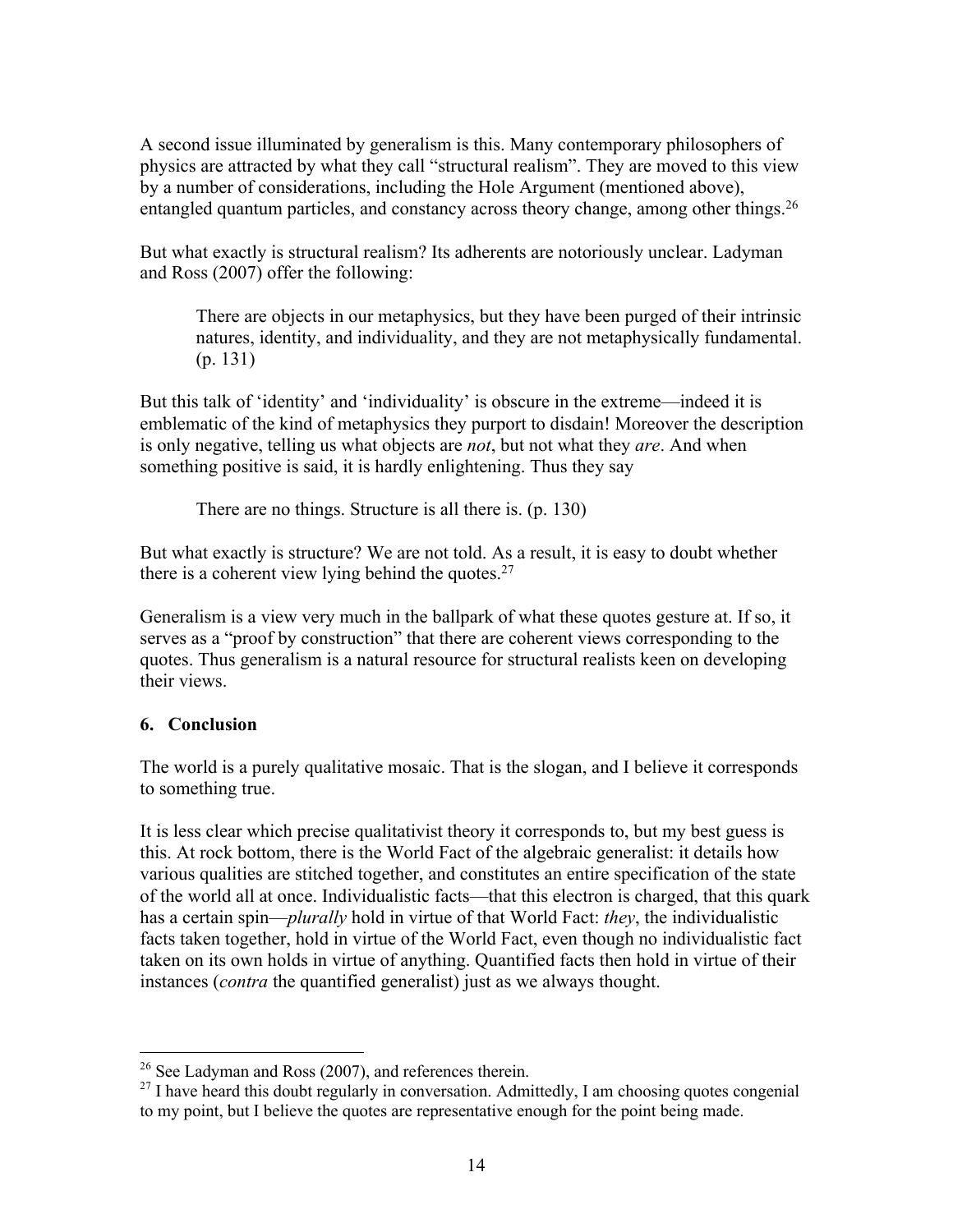The resulting view is "structuralist" or "holistic" in two respects. First, one can state something fundamental only by characterizing the fundamental nature of the world as a whole. And second, the derivative individualistic facts then flow from that fundamental fact only as a group, not one-by-one. So there is no making sense of *either* the fundamental *or* the derivative without making sense of everything at once.

So, this is what might be called a "many-from-one" metaphysics, on which many elements (the individualistic facts) flow together from one source (the World Fact). I am not aware of other many-from-one views in recent metaphysics, but Spinoza arguably endorsed one when he argued that the finite modes flow together, but not individually, from the essence of God.28 If I am right, we have good reason to revisit many-from-one views today.29

### **References**

- Adams, R. 1979. "Primitive Thisness and Primitive Identity". *The Journal of Philosophy* 76 (1): 5-26.
- Armstrong, D. 2004. *Truth and Truthmakers*. Cambridge: Cambridge University Press.
- Baker, D. 2010. "Symmetry and the Metaphysics of Physics". *Philosophy Compass* 5 (12): 1157-1166.
- Bennett, K. Manuscript. *Making Things Up.*
- Boghossian, P. and D. Velleman. 1989. "Colour as a Secondary Quality". *Mind* 98: 81- 103.
- Brighouse, C. 1994. "Spacetime and Holes". *PSA: Proceedings of the Biennial Meeting of the Philosophy of Science Association* 1: 117-125.
- Butterfield, J. 1988. "Albert Einstein Meets David Lewis". *PSA: The Proceedings of the Biennial Meeting of the Philosophy of Science Association* 2: 65-81.
- Cameron, R. 2010. "How to Have a Radically Minimal Ontology". *Philosophical Studies* 151: 249-264.
- Caulton, A. and J. Butterfield. 2012. "Symmetries and Paraparticles as a Motivation for Structuralism". *British Journal for the Philosophy of Science*. 63 (2): 233-285.
- Dasgupta, S. 2009. "Individuals: An Essay in Revisionary Metaphysics". *Philosophical Studies* 145 (1): 35-67.

<sup>&</sup>lt;sup>28</sup> See Garrett (1991) for a defense of this reading of Spinoza.

 $^{29}$  Many thanks to Robbie Hirsch, Michaela McSweeney, and John Morrison. Their insightful (and timely) feedback was invaluable.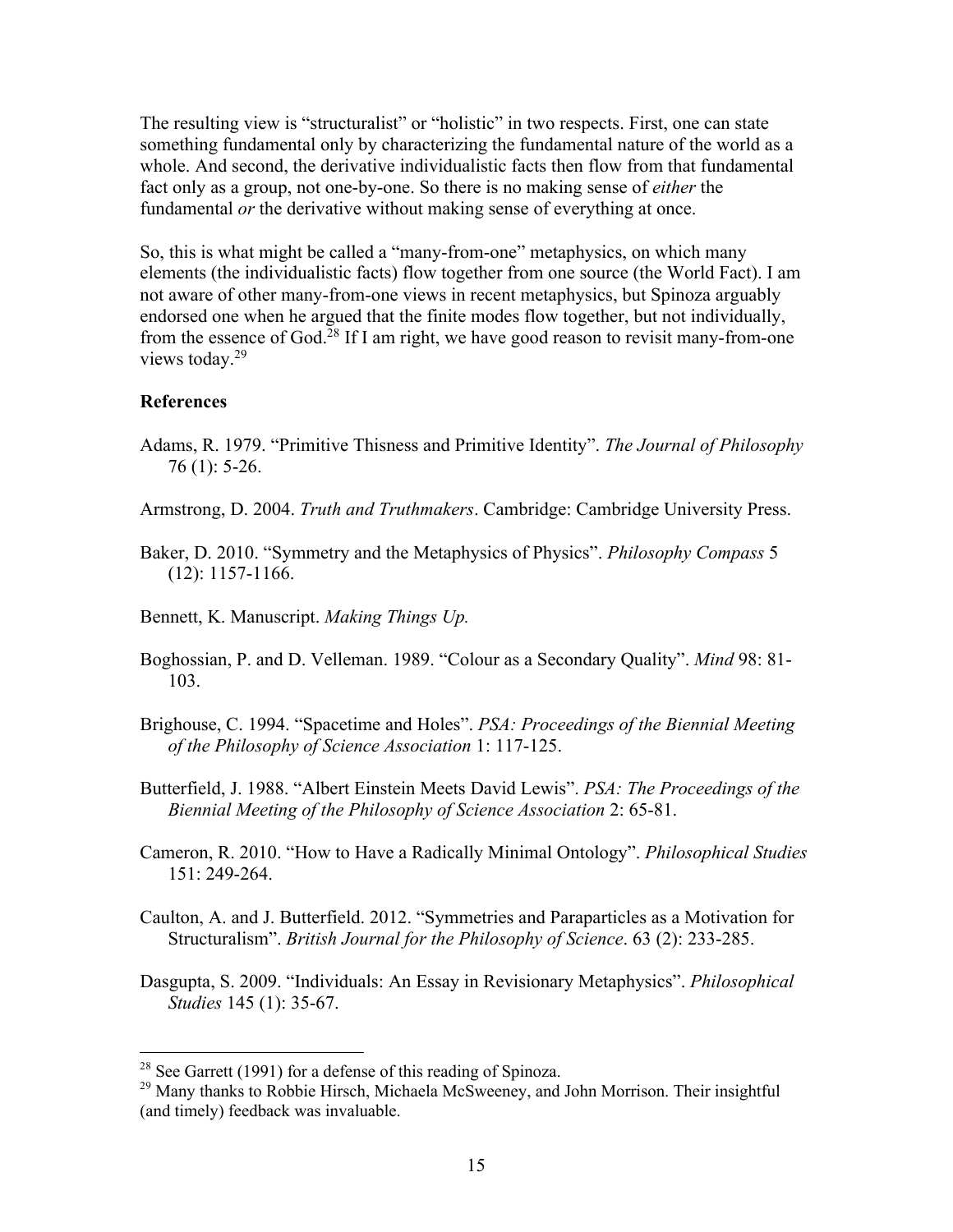Dasgupta, S. 2011. "The Bare Necessities". *Philosophical Perspectives* 25 (1): 115-60.

Dasgupta, S. 2014. "On the Plurality of Grounds". *Philosophers' Imprint* 14: 1-28.

- Dasgupta, S. Forthcoming. "Symmetry as an Epistemic Notion (Twice Over)". *The British Journal for the Philosophy of Science*.
- Earman, J. and J. Norton. 1987. "What Price Substantivalism? The Hole Story". *The British Journal for the Philosophy of Science* 38: 515-525.
- Fine, K. 1995. "Ontological Dependence". *Proceedings of the Aristotelian Society* 95: 269-290.
- Fine, K. 2001. "The Question of Realism". *Philosophers' Imprint* 1(2): 1-30.
- Fine, K. 2012. "Guide to Ground". In F. Correia and B. Schneider (eds.), *Metaphysical Grounding: Understanding the Structure of Reality*, pp. 37-80. Cambridge: Cambridge University Press.
- Hacking, I. 1975. "The Identity of Indiscernibles". *Journal of Philosophy* 72 (9): 249- 256.
- Hoefer, C. 1996. "The Metaphysics of Space-Time Substantivalism". *The Journal of Philosophy* 93 (1): 5-27.
- Koslicki, K. forthcoming. *The Varieties of Dependence*. Cambridge University Press.
- Ladyman, J. and D. Ross (2007). *Every Thing Must Go: Metaphysics Naturalized*. Oxford: Oxford University Press.
- Lewis, D. 1986. *On the Plurality of Worlds*. Oxford: Blackwell.
- Leuenberger, S. 2014. "Grounding and Necessity". *Inquiry* 57 (2): 151-174.
- Locke, J. 1977. *An Essay Concerning Human Understanding*. Ed. R. Woolhouse. London: Penguin Books.
- Mackie, J.L. 1977. *Ethics: Inventing Right and Wrong*. London: Penguin Books.
- Maidens, A. 1992. Review of John Earman's *World Enough and Space-Time*. *The British Journal for the Philosophy of Science* 43 (1): 129-136.
- Maudlin, T. 1993. "Buckets of Water and Waves of Space: Why Spacetime is Probably a Substance". *Philosophy of Science* 60 (2): 183-203.